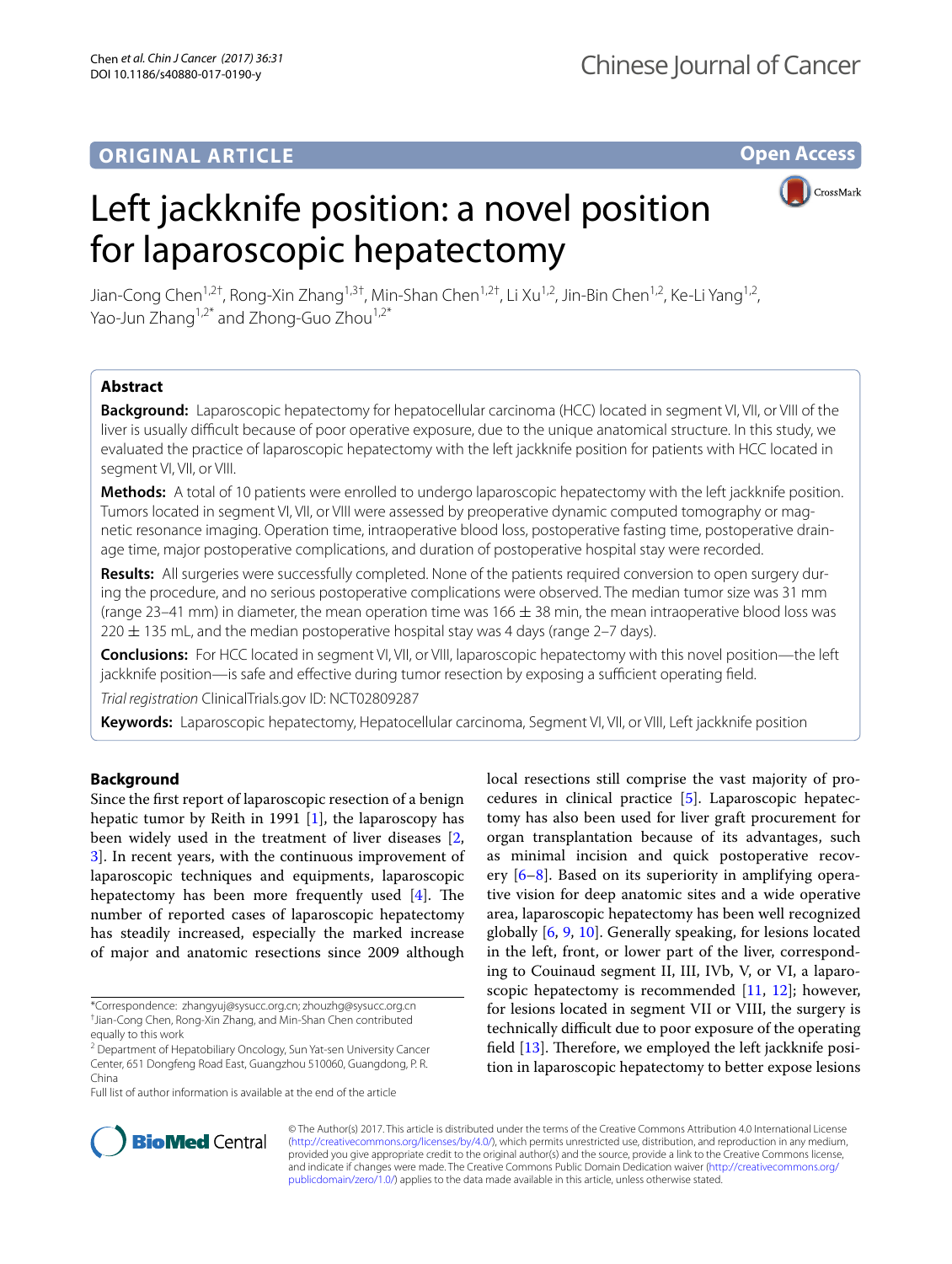in segment VI, VII, or VIII, aiming to shorten operation

# time and reduce bleeding. **Patients and methods**

## **Patient enrollment**

This prospective study was approved by the Institutional Review Board at Sun Yat-sen University Cancer Center, in Guangzhou, China, and carried out in accordance with approved guidelines. The trial was registered at Clinical-Trials.gov: NCT02809287.

Inclusion criteria were as follows: (1) patients who were diagnosed with hepatocellular carcinoma (HCC) based on criteria established by the European Association for the Study of the Liver  $[14]$  $[14]$ ; (2) single tumor with a diameter less than 50 mm; (3) tumor located in segment VI, VII, or VIII, and near the surface of the liver, without noteworthy surgical contraindications; (4) no major vessel or bile duct invasion or metastasis; (5) Child–Pugh grade A or B, or grade C that returned to grade A after liver-protecting treatment; and (6) a signed informed consent form from patients.

Exclusion criteria were as follows: (1) major vessel or bile duct invasion; (2) recurrent HCC; (3) extrahepatic metastasis; (4) Child–Pugh grade C; (5) noteworthy surgical contraindications; and (6) patient refusal to undergo laparoscopic hepatectomy.

#### **Observation indicators**

Operation time, intraoperative blood loss, postoperative fasting duration, postoperative drainage duration, and duration of postoperative hospital stay were recorded.

## **Treatments (video)**

#### *Operative position and trocar placement*

Patients were first placed on their left side, then the lumbar region was elevated by adjusting the operating table to a 120° angle, presenting the lumbar region, pelvis, and lower limbs in the shape of a jackknife or " $\wedge$ " (Fig. [1](#page-1-0)). A 10-mm incision was made as the main opening for observation at the junction of the umbilicus, the anterior superior iliac spine, and the anterior

<span id="page-1-0"></span>



<span id="page-1-1"></span>axillary line (T3, Fig. [2\)](#page-1-1). Artificial pneumoperitoneum was established with  $CO<sub>2</sub>$ , with the pressure maintaining at 12–14 mmHg, before a camera was inserted for observation. Another 12-mm trocar was inserted at the intersection of the midaxillary line and umbilical level line as the main operating hole (T2, Fig. [2\)](#page-1-1). The other three 5-mm trocars were located at (1) the intersection of the posterior axillary line and the eleventh rib space (T1, Fig. [2\)](#page-1-1), (2) the intersection of the anterior axillary line and the umbilical line (T4, Fig. [2](#page-1-1)), and (3) the intersection of right clavicle midline and rib arch (T5, Fig. [2\)](#page-1-1).

#### *Surgical approach*

First, the liver was mobilized by cutting the ligamentum tereshepatis, right triangular ligament, and hepatorenal ligament. Then, intraoperative ultrasonography was performed to identify the border and extent of the tumors and confirm the resection line. The Gillison sheath was dissected, and, if necessary, the right posterior portal vein was pre-ligated. Ultrasonic scalpel, electric scalpel, and hem-o-lock clips were used to sever the liver. Then, the resected surface was carefully stanched and sealed. Finally, the operating field was washed and cleaned, and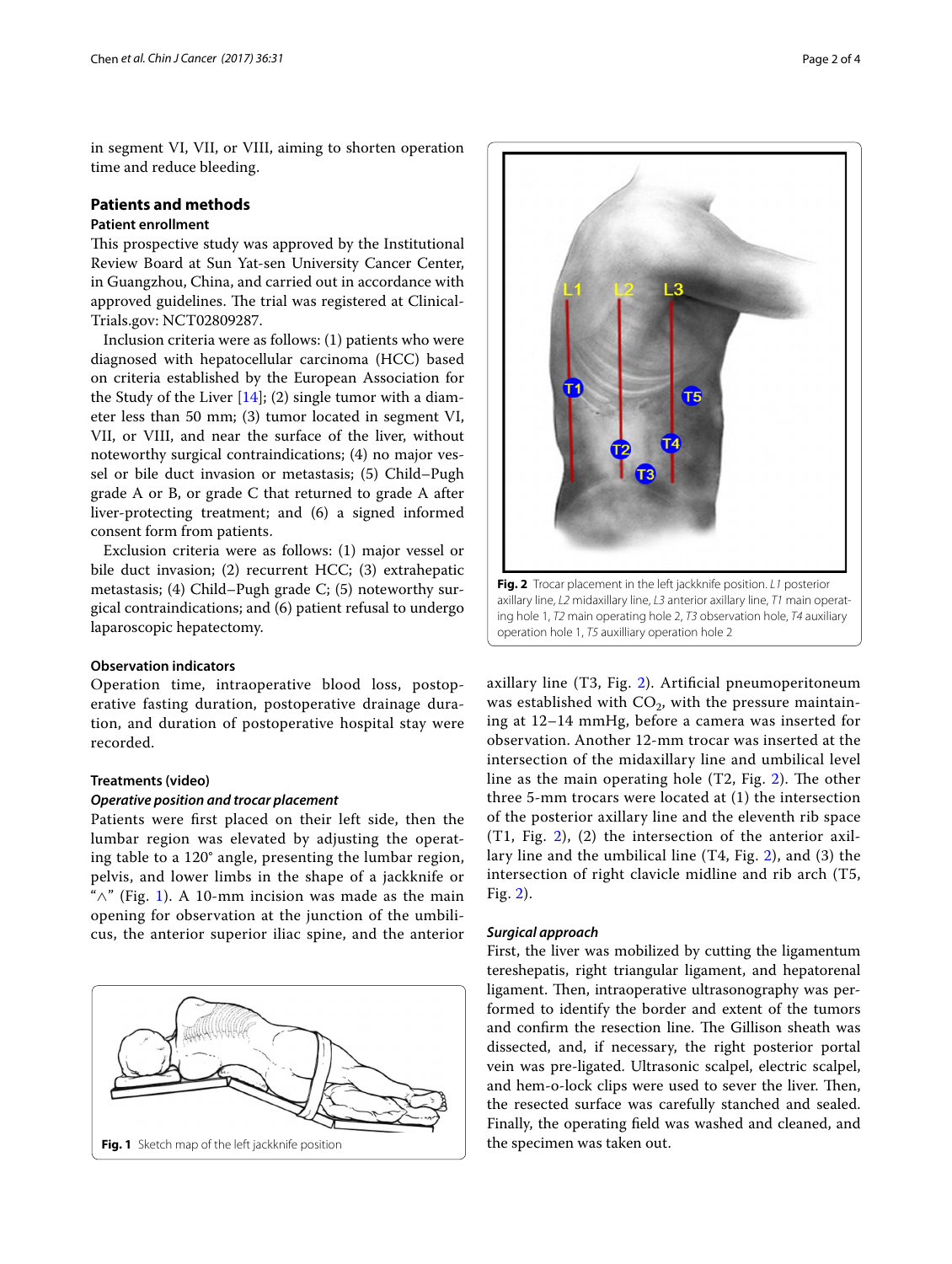### **Results**

Between January 2015 and January 2016, 10 patients underwent laparoscopic hepatectomy with the left jackknife position. All patients were men, with a median age of 52 years (range 43–70 years) and a mean body mass index of  $22.4 \pm 1.8 \text{ kg/m}^2$ . Lesions were located in segment VI (three cases), VII (four cases), or VIII (three cases), and the median tumor size was 31 mm (range 23–41 mm) in diameter.

Ten patients completed laparoscopic hepatectomy, with a mean operation time of  $166 \pm 38$  min and a mean intraoperative blood loss of  $220 \pm 135$  mL. The median postoperative fasting duration was 1 day (range 1–2 days); the median postoperative drainage duration was 2.5 days (range 2–3 days); and median postoperative hospital stay was 4 days (range 2–7 days). No major postoperative complications were observed.

#### **Discussion**

As a minimally invasive surgery, laparoscopic hepatectomy has great advantages over traditional open surgery in terms of hospital stay, complications, and surgical wound healing [[15](#page-3-9), [16](#page-3-10)]. Because of poor operative exposure, small tumors located in segment VI, VII, or VIII are relatively difficult to be resected via laparoscopic local excision with the conventional supine position. Patients with these tumors are prone to undergo laparoscopic right posterior lobectomy, right anterior lobectomy, or even right hepatectomy, which may aggravate postoperative hepatic dysfunction due to the loss of more normal liver tissue. Some patients even had undergone conventional open surgery in past years.

Good exposure of the hepatic lesion is the precondition for a successful laparoscopic hepatectomy [[17](#page-3-11)]. In this study, we employed this novel position the left jackknife position—in laparoscopic hepatectomy, allowing gravity to pull and rotate the liver and full exposure of lesions located in the posterior lobe (including liver segment VI, VII, or VIII) and the retrohepatic tunnel. With direct and expanded surgical vision, blood loss was reduced, and a safe procedure was conducted.

Laparoscopic hepatectomy is relatively difficult for lesions located in segment VI, VII, or VIII. One reason is that a lesion in the upper part of the right lobe of the liver is close to the diaphragm, leading to a difficulty in hepatic dissociation. Another reason is that dissociation of a lesion close to the second hepatic portal may injure the major vessels. In a regular laparoscopic hepatectomy, a horizontal position is applied [\[18](#page-3-12)]. After dissociation of the hepatic ligaments, the liver is pulled to the left side or the upper left side to expose a lesion that is located in segment VI, VII, or VIII. However, the problem that the

surgeon cannot gain direct vision during the procedures may result in increased blood loss.

Our study had several limitations. First, it had a small sample size (10 cases); more cases need to be assessed. Second, compared with the supine position, the jackknife position may cause a poor exposure of the hepatic portal area, which would make hilar dissection difficult when hepatic inflow blocking is required. Third, performing a laparoscopic hepatectomy with the patient in the left jackknife position is more time consuming than performing it when the patient is in the conventional supine position.

Our experience shows that the left jackknife position can offer favorable surgical vision for laparoscopic hepatectomy, which is useful to resect lesions located in liver segment VI, VII, or VIII. We recommend that this position be used for right posterior lobe resection in laparoscopic hepatectomy.

#### **Authors' contributions**

ZGZ, YJZ, and MSC conceived the project. JCC, RXZ, and JBC collected clinical data from the patients. KLY, JCC, and JBC performed the statistical analysis. JCC, RXZ, and ZGZ wrote the manuscript. JCC, ZGZ, LX, MSC, and YJZ performed the surgeries and analyzed the data. ZGZ and LX revised the manuscript. All authors read and approved the final manuscript.

#### **Author details**

<sup>1</sup> State Key Laboratory of Oncology in South China, Collaborative Innovation Center for Cancer Medicine, Sun Yat-sen University Cancer Center, Guangzhou 510060, Guangdong, P. R. China. <sup>2</sup> Department of Hepatobiliary Oncology, Sun Yat-sen University Cancer Center, 651 Dongfeng Road East, Guangzhou 510060, Guangdong, P. R. China.<sup>3</sup> Department of Colorectal Cancer, Sun Yat-sen University Cancer Center, Guangzhou 510060, Guangdong, P. R. China.

#### **Acknowledgements**

This work was supported by the National Natural Science Foundation of China (No. 81602143).

#### **Competing interests**

The authors declare that they have no competing interests.

#### **Availability of data and materials**

Please click on the link below to watch the operation video: [http://www.](http://www.cjcsysu.cn/video.asp) [cjcsysu.cn/video.asp](http://www.cjcsysu.cn/video.asp).

Received: 1 August 2016 Accepted: 24 January 2017 Published online: 20 March 2017

#### **References**

- <span id="page-2-0"></span>Reich H, McGlynn F, DeCaprio J, Budin R. Laparoscopic excision of benign liver lesions. Obstet Gynecol. 1991;78(5 Pt 2):956–8.
- <span id="page-2-1"></span>2. Bryant R, Laurent A, Tayar C, Cherqui D. Laparoscopic liver resection-understanding its role in current practice: the Henri Mondor Hospital experience. Ann Surg. 2009;250(1):103–11. doi[:10.1097/](http://dx.doi.org/10.1097/SLA.0b013e3181ad6660) [SLA.0b013e3181ad6660](http://dx.doi.org/10.1097/SLA.0b013e3181ad6660).
- <span id="page-2-2"></span>3. Ishizawa T, Gumbs AA, Kokudo N, Gayet B. Laparoscopic segmentectomy of the liver: from segment I to VIII. Ann Surg. 2012;256(6):959–64. doi:[10.1097/SLA.0b013e31825ffed3](http://dx.doi.org/10.1097/SLA.0b013e31825ffed3).
- <span id="page-2-3"></span>4. Alkhalili E, Berber E. Laparoscopic liver resection for malignancy: a review of the literature. World J Gastroenterol. 2014;20(37):13599–606. doi:[10.3748/wjg.v20.i37.13599](http://dx.doi.org/10.3748/wjg.v20.i37.13599).